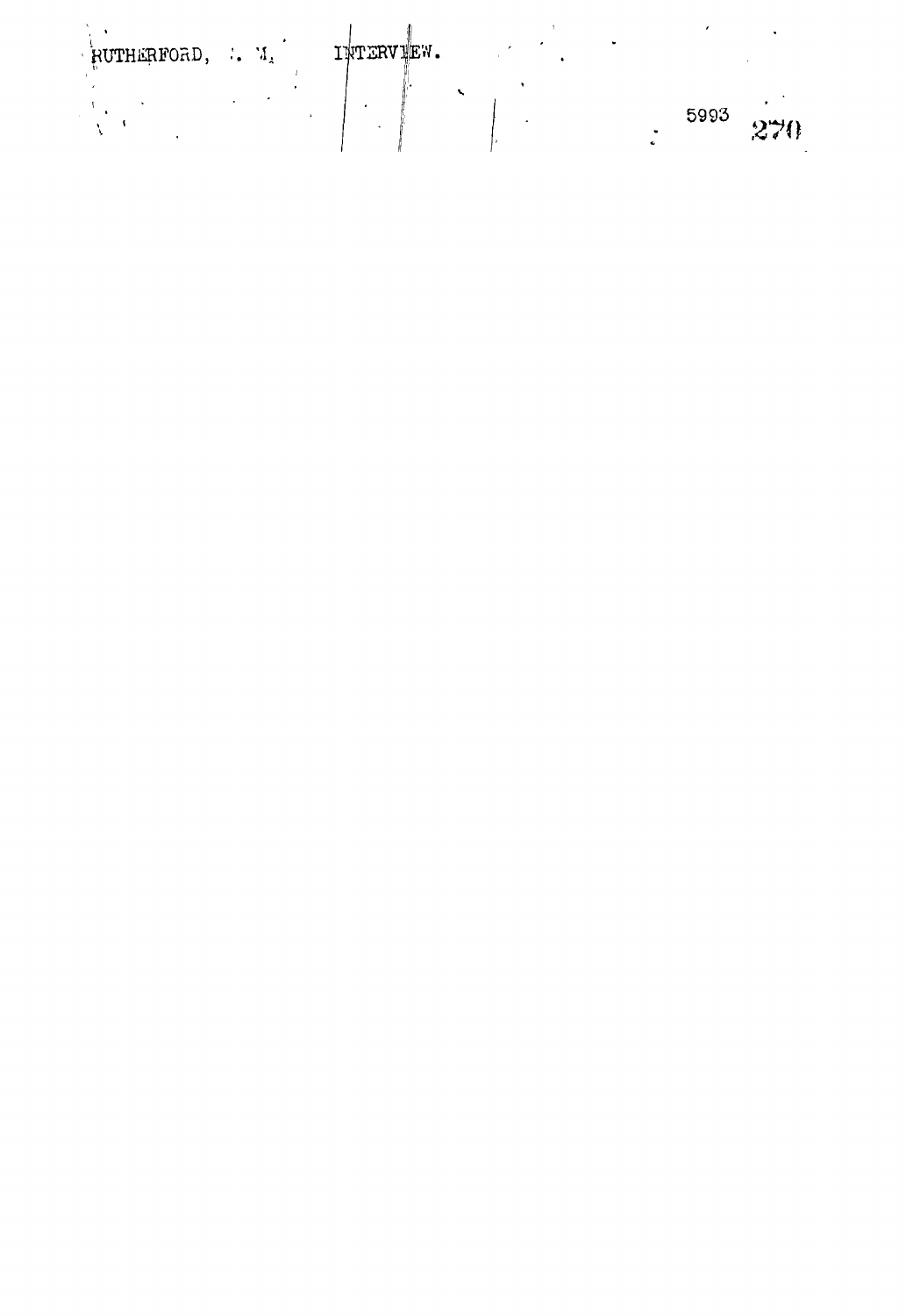$RUTHERFORM$ , W. M. INTERVIEW.

Johnson H. Hampton, Field Worker Indian-Pioneer History May 24, 1937

> An interview with W. M. Rutherford, a White Man, Antlers, Oklahoma.

599!

 $271$ 

*K:*

I was born in Wauklin County, Arkansas, on October 11, 1864, I was 21 years 6ld when I landed in Stringtown, Indian Territory, Choetaw Nation.

I came on the train over the Katy Railroad, which road had not been finished very long. Stringtown at that time was a sawmill town.

I left my father and mother in Texas. We had moved from Arkansas to Texas, when I became 21 years . 0J4, so-I left them there'and came over to th'e Choctaw Nation. They wrote me several letters, asking me to come over saying that it afforded better.opportunities ) for  $\alpha$  young man just starting out in life, and they would help me to get started; so I came over and went  $\sqrt{\text{to work}}$  at a sawmill. They were cutting pine timber and making lumber. I worked at this mill for a few years,  $\frac{1}{2}$  making lumber  $\frac{1}{2}$  and  $\frac{1}{2}$  and  $\frac{1}{2}$  and  $\frac{1}{2}$  for a few  $\frac{1}{2}$  for a few  $\frac{1}{2}$ **east and landed at a s** this napt of the nation I was hape (Antlens) before this bath of the nation, I was here (Whiters) perole **i** the Frisco built the railroad- through- this country, I. think that this railroad was completed some time in 1887 or 188,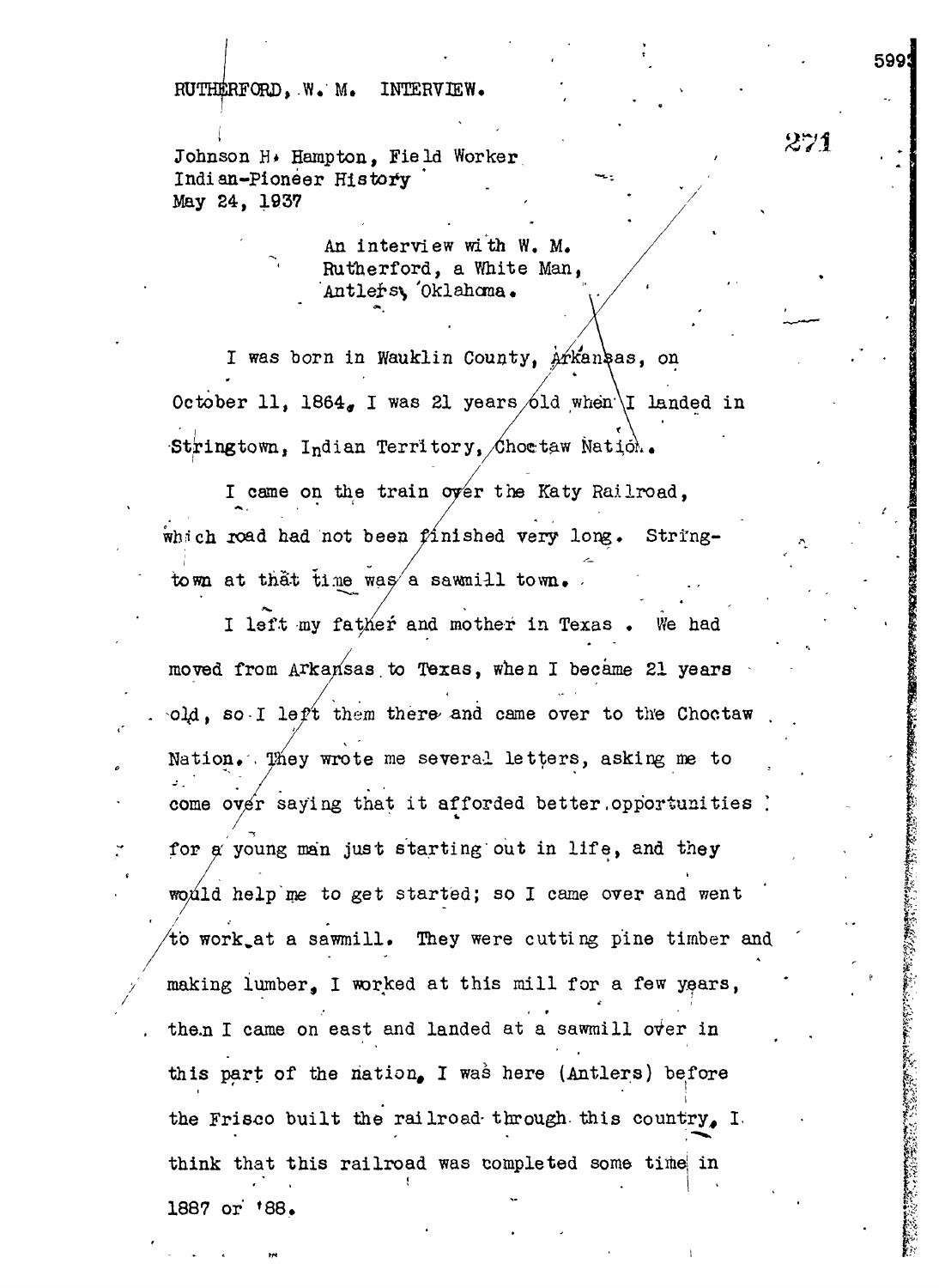2

At the time I came here there were no white people in the country. There were in and around the sawmills and in towns but none out in the country, I have seen this country developed from a wildernass into a farming and stock country. There were but a few sawmills when I came; but they began to put sawmills up and when  $\mathcal{L}_{\mathcal{A}}$  can be gain to put sawmills up and  $\mathcal{L}_{\mathcal{A}}$ ting big sawmills where they cut from one hundred thousand to one hundred fifty thousand feet of lumber per day, and it did not cost them any much to get the timber. They were supposed to pay some royalty to the Choctaw Government. Instead of paying for them they just stole the timber. The Choctaws lost several thousand dollars in that way.

When I first landed in this country, the grass was fine. It was high as a man's head, even on horse back. It sure was God's Country then. Very few white people in here, nothing but Indians, at that time and it sure did offer a good opportunity for a young man starting out in life. I have made lots of money since I have been here and didn't have to work hard for it; but I spent it just as fast as I made it I guess. I ' • \ haven't got any now but it was my fault,  $\Lambda$  made it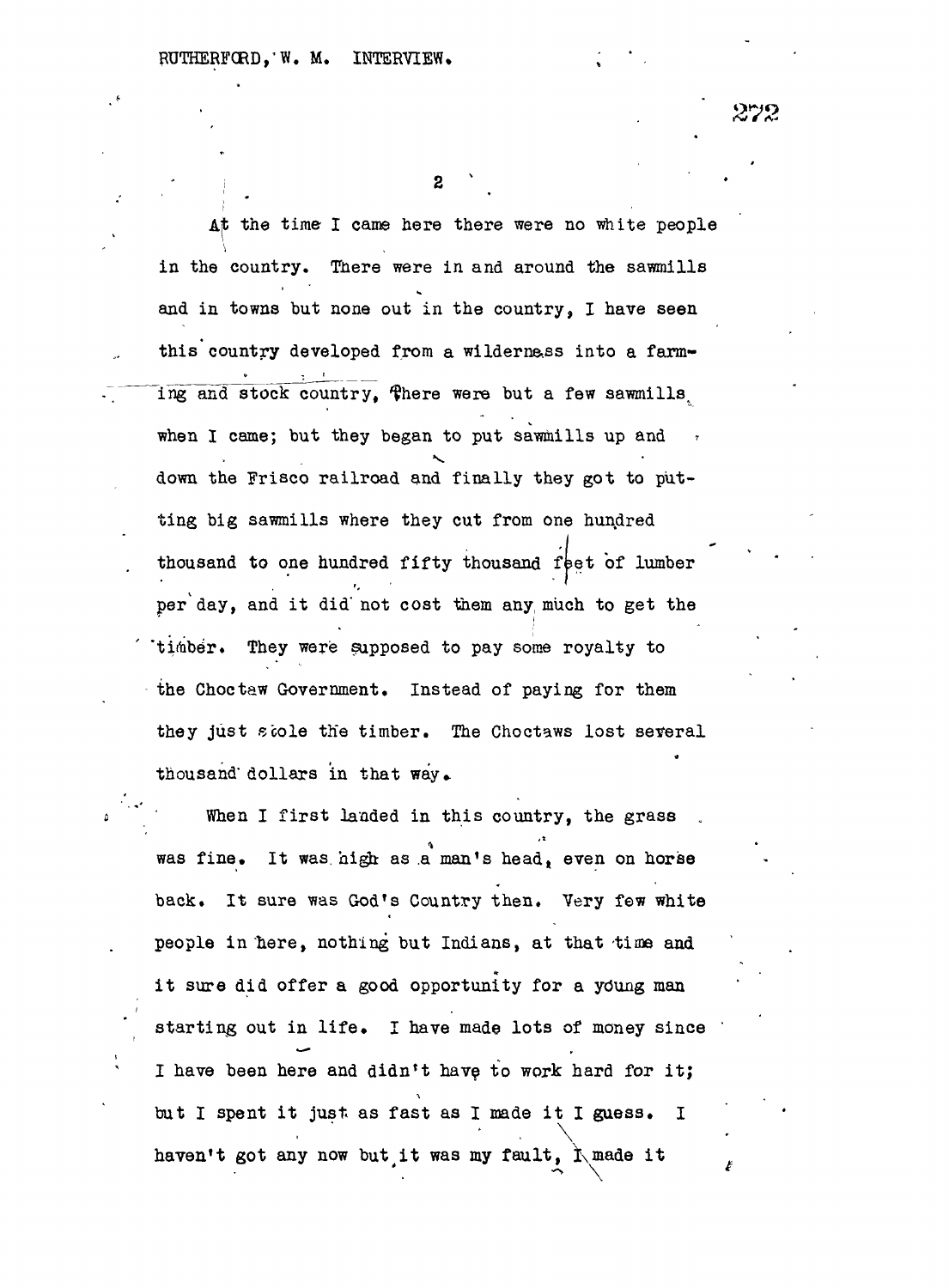RUTHERFORD, W. M. INTERVIEW.

and no one robbed me, but it got away from me.

3

There were lots of wild game here then, plenty of deer, turkey, squirrel, quail and some' bear and plenty of fish in the creeks. The Indians did not kill very much game; all they killed was just when kil l very much  $\mathcal{E}_{\mathcal{A}}$  and  $\mathcal{E}_{\mathcal{A}}$  is just when  $\mathcal{E}_{\mathcal{A}}$  is just when they needed it is the year of the year of the year of the year of they would kell l only enough for  $\mathcal{A}$  $\textcolor{red}{\bigwedge}$  the to eat; they obtain the waste it . But when this is . But when this is . But when this is a set of waste it . But when this is a set of waste it . But when this is a set of waste it . But when this is a which performs begin to come in the people begin to come in  $\mathbb{R}^n$ to kill everything they saw. They killed more then to killed more than  $\mathcal{L}_\mathcal{A}$  they killed more they killed more than  $\mathcal{L}_\mathcal{A}$ they could eat, just like they did out in the WBST like they did out in the WBST like they did out in the WBST **I** I They wasted the game until now there is no game of any kind, except a few deer, no turkeys at all.

I saw one Indian ball game; it was out from Stringtown on the prairie. They had their goals about three hundred yards apart. The game was between Atoka County and Jackfork County. When everything was ready, their goals put and their men ready, they started a fight, I never saw such fighting in all my life; they fought for a good while; then they got their men out--I guess there must have been about twenty-five on each side--they then begin to play ball but before *<i>\*  $\sqrt{2}$  + L  $\sqrt{2}$  + L  $\sqrt{2}$  + L  $\sqrt{2}$  + L  $\sqrt{2}$  + L  $\sqrt{2}$  + L  $\sqrt{2}$  + L  $\sqrt{2}$  + L  $\sqrt{2}$  + L  $\sqrt{2}$  + L  $\sqrt{2}$  + L  $\sqrt{2}$  + L  $\sqrt{2}$  + L  $\sqrt{2}$  + L  $\sqrt{2}$  + L  $\sqrt{2}$  + L  $\sqrt{2}$  + L  $\sqrt{2}$  + L it got started good they fought again; they fought

273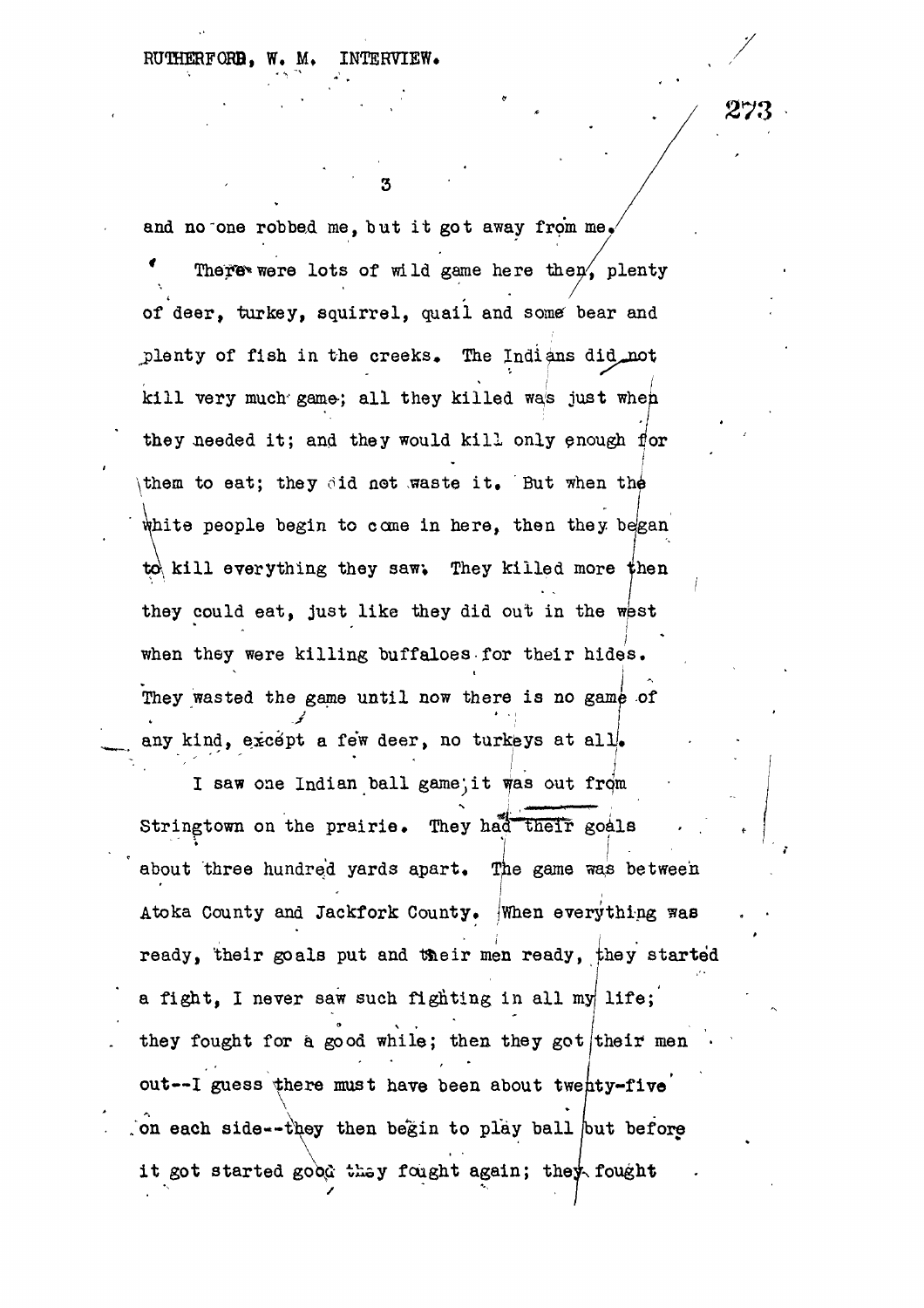RUTHERFORD, W. M. ^INTERVI

all during the game, I don't know whether they finished the game or not. Anyway they finally stopped the game and fought it out. They used their ball sticks to fight with and it was some fight.

**• ; \**

 $\ddot{ }$ 

**•**<br>• taw Tndians were all go The Chocker Indians were only people and they did not bother anybody. They would fight and kill  $\mathcal{L}_{\text{max}}$  did not  $\mathcal{L}_{\text{max}}$  would fight any  $\mathcal{L}_{\text{max}}$ one another but they did not bother the white people at all. A good many of them used to bring venison, turkeys, and other things to sell, and they would bring some garden vegetables to sell and the sawmill people would buy'from them everytime they would come with things to "'sell . ( • ' I ,' ' •" . /

To my mind there are no better class of people than the Choctaw people. They are honest lawbiding than the Chochamatic law people's law biding the Chochamatic law biding  $\mathcal{L}$ you can depend on them; of course, they are just like  $\mathcal{F} = \frac{1}{2} \mathcal{F} \left( \mathcal{F} \right)$  are just like are just like are just like are just like are just like other people, they expect-you to treat them right, and they will treat you right. If one gets it in for you then you had better watch "you might get into trouble with  $\blacksquare$ them,"

I never did at tend any of their "crys" I have heard of them but  $\sharp$  just did not want to go, for it was not concerning me in the least so I wouldn't go, I